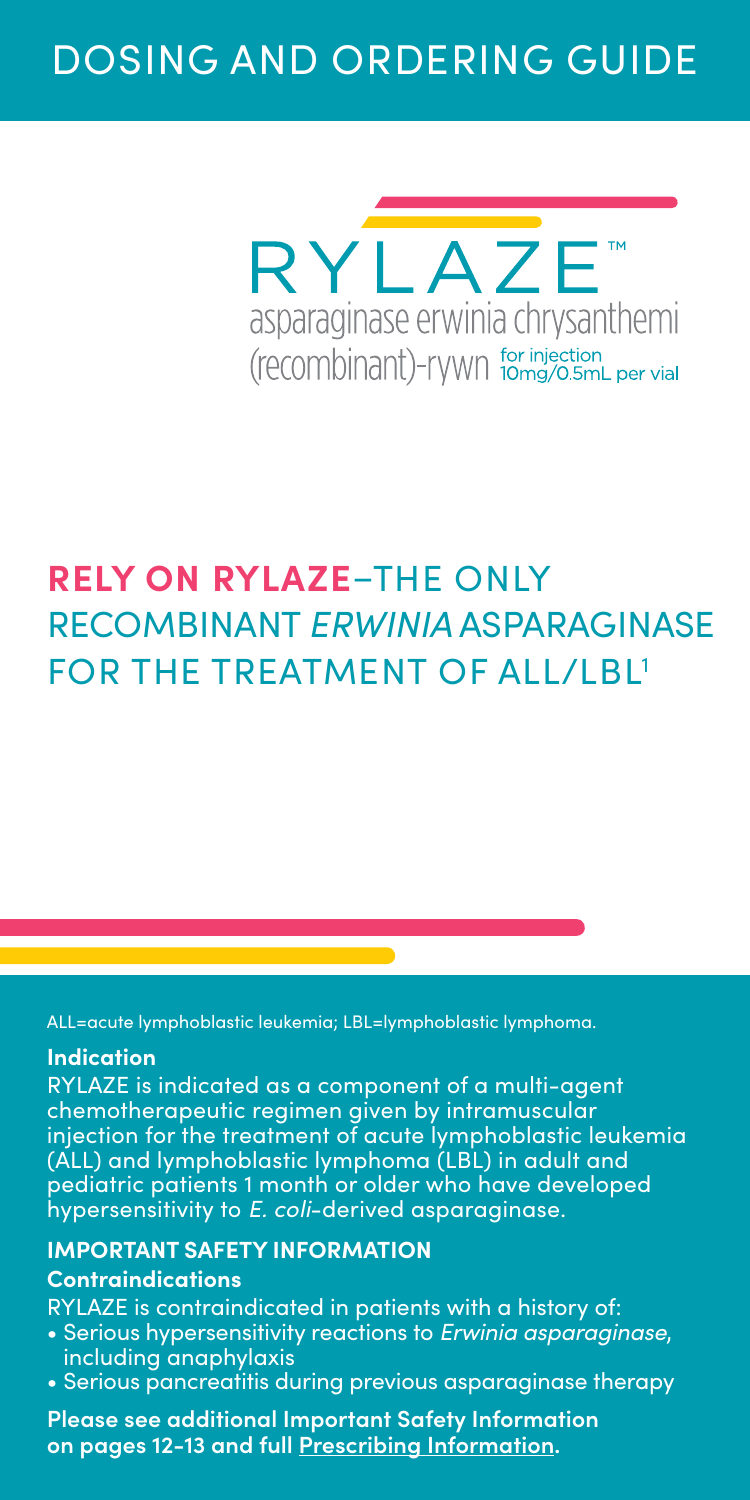

When replacing a long-acting asparaginase product, the recommended dosage of RYLAZE is:

• 25 mg/m<sup>2</sup> administered intramuscularly (IM) every 48 hours<sup>1</sup>

See the full Prescribing Information for the long-acting asparaginase product to determine the duration of administration of RYLAZE as replacement therapy.<sup>1</sup>



RYLAZE is administered by intramuscular injection.1

- Limit the volume of RYLAZE at a single injection site to 2 mL<sup>1</sup>
- If the volume to be administered is greater than 2 mL, divide the dose equally into multiple syringes, 1 for each injection site<sup>1</sup>
- Administer RYLAZE by intramuscular injection within 4 hours after drawing the dose into the syringe $(s)^1$ 
	- Rotate injection sites
	- Do not inject RYLAZE into scar tissue or areas that are reddened, inflamed, or swollen
	- If needed, store the syringe(s) at room temperature 59°F to 77°F or refrigerated at 36°F to 46°F for up to 4 hours. The syringe does not need to be protected from light during storage
- Ensure that medical support is available to appropriately manage anaphylactic reactions when administering RYLAZE1

# **PREPARATION**

- Ready-to-use formulation<sup>1,2</sup>
	- No reconstitution required
	- No filtration required
- Visually inspect RYLAZE for particulate matter, cloudiness, or discoloration prior to administration. If any of these are present, discard the vial<sup>1</sup>



Discard partially used or empty vials of RYLAZE1

Do not shake<sup>1</sup>

### **STORAGE AND HANDLING**

RYLAZE for injection is supplied as a sterile, clear to opalescent, colorless to slightly yellow, preservative-free solution in single-dose vials. Each single-dose vial contains 10 mg/0.5 mL.<sup>1</sup>

- RYLAZE does not contain a preservative<sup>1</sup>
- Each carton of RYLAZE contains 3 single-dose vials<sup>1</sup>
- Store RYLAZE refrigerated at 36°F to 46°F in the original carton to protect from light<sup>1</sup>
- Do not freeze<sup>1</sup>

#### **IMPORTANT SAFETY INFORMATION Contraindications (continued)**

RYLAZE is contraindicated in patients with a history of:

- Serious thrombosis during previous asparaginase therapy
- Serious hemorrhagic events during previous asparaginase therapy

**Please see additional Important Safety Information on pages 12-13 and full [Prescribing Information](https://pp.jazzpharma.com/pi/rylaze.en.USPI.pdf).**

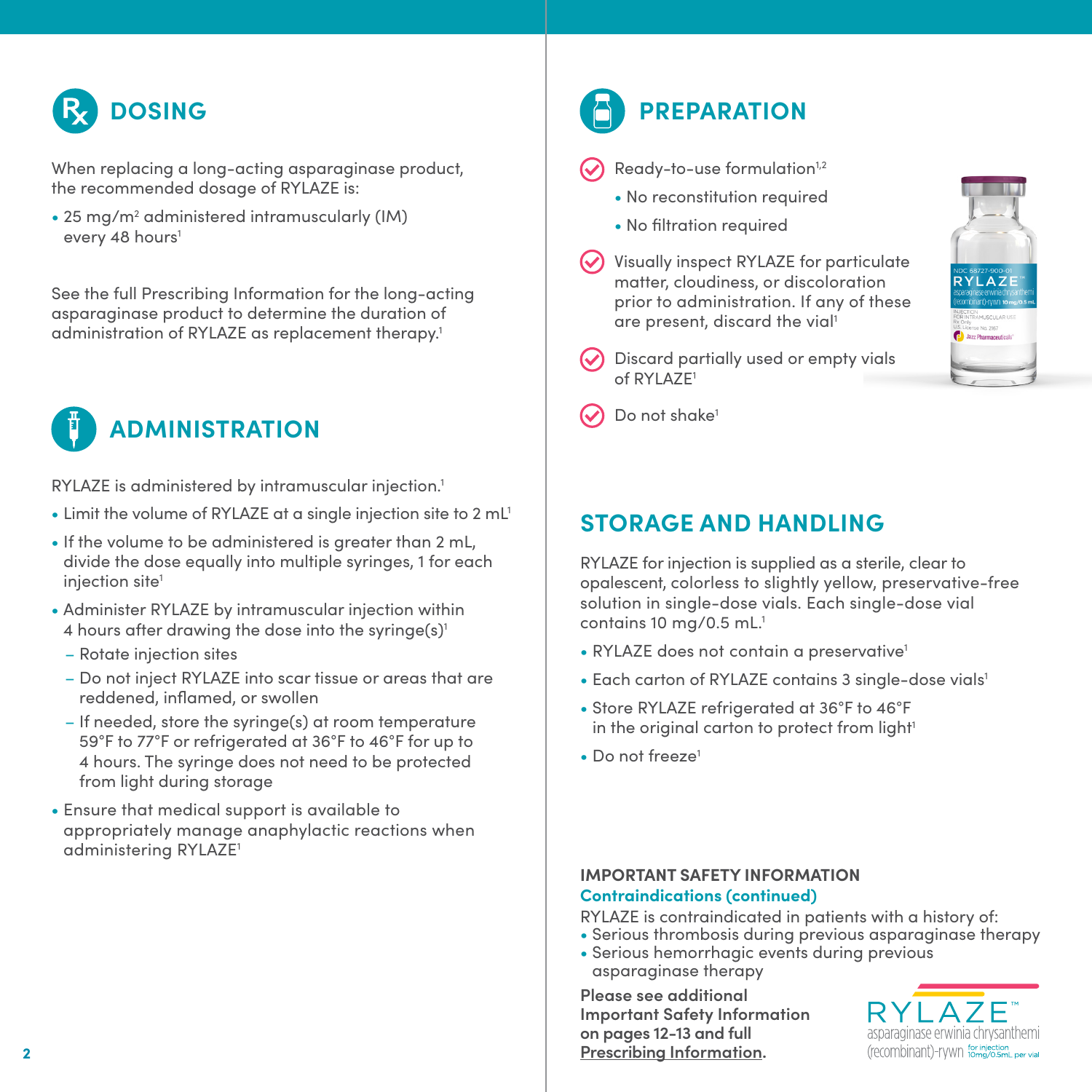### **RECOMMENDED MONITORING AND DOSAGE MODIFICATIONS**

Monitor patient's bilirubin, transaminase, and glucose levels, and clinical examinations prior to treatment every 2-3 weeks and as indicated clinically.<sup>1</sup>

- If results are abnormal, monitor patients until recovery from the cycle of therapy<sup>1</sup>
- If an adverse reaction occurs, modify treatment according to the table below<sup>1</sup>

| <b>Adverse Reaction</b>                                                                                                                                                                                                                                                    | Severity*                                                                                                                                                                                                                                                                                                                           | <b>Action</b>                                                                                                                                                                                                                                                                                                    |  |
|----------------------------------------------------------------------------------------------------------------------------------------------------------------------------------------------------------------------------------------------------------------------------|-------------------------------------------------------------------------------------------------------------------------------------------------------------------------------------------------------------------------------------------------------------------------------------------------------------------------------------|------------------------------------------------------------------------------------------------------------------------------------------------------------------------------------------------------------------------------------------------------------------------------------------------------------------|--|
| Hypersensitivity                                                                                                                                                                                                                                                           | Grade 2                                                                                                                                                                                                                                                                                                                             | • Treat the symptoms                                                                                                                                                                                                                                                                                             |  |
| Reaction                                                                                                                                                                                                                                                                   | Grade 3 to 4                                                                                                                                                                                                                                                                                                                        | • Discontinue RYLAZE permanently                                                                                                                                                                                                                                                                                 |  |
| Pancreatitis                                                                                                                                                                                                                                                               | Grade 2 to 4                                                                                                                                                                                                                                                                                                                        | • Hold RYLAZE for elevations in lipase or amylase<br>>2 times the ULN, or for symptomatic pancreatitis<br>• Resume treatment when lipase and amylase are<br><1.5 times the ULN and symptoms are resolved<br>• Discontinue RYLAZE permanently if clinical necrotizing<br>or hemorrhagic pancreatitis is confirmed |  |
| Thrombosis                                                                                                                                                                                                                                                                 | Uncomplicated thrombosis                                                                                                                                                                                                                                                                                                            | • Hold RYLAZE<br>• Treat with appropriate antithrombotic therapy<br>· Upon resolution of symptoms, consider resuming<br>RYLAZE, while continuing antithrombotic therapy                                                                                                                                          |  |
|                                                                                                                                                                                                                                                                            | Severe or life-threatening<br>thrombosis                                                                                                                                                                                                                                                                                            | • Discontinue RYLAZE permanently<br>• Treat with appropriate antithrombotic therapy                                                                                                                                                                                                                              |  |
| Hemorrhage                                                                                                                                                                                                                                                                 | Grade 3 to 4                                                                                                                                                                                                                                                                                                                        | • Hold RYLAZE<br>• Evaluate for coagulopathy and consider clotting factor<br>replacement as needed<br>• Resume RYLAZE with the next scheduled dose if<br>bleeding is controlled                                                                                                                                  |  |
| Hepatotoxicity                                                                                                                                                                                                                                                             | Total bilirubin > 3 times<br>to ≤10 times the ULN                                                                                                                                                                                                                                                                                   | • Hold RYLAZE until total bilirubin levels decrease<br>to ≤1.5 times the ULN                                                                                                                                                                                                                                     |  |
|                                                                                                                                                                                                                                                                            | Total bilirubin >10 times the ULN                                                                                                                                                                                                                                                                                                   | • Discontinue RYLAZE and do not make up missed doses                                                                                                                                                                                                                                                             |  |
| ULN=upper limit of normal.<br><b>IMPORTANT SAFETY INFORMATION</b><br><b>Warnings and Precautions</b><br><b>Hypersensitivity Reactions</b><br>(range 1-171 days).<br>Please see additional Important Safety Information<br>on pages 12-13 and full Prescribina Information. | *Common Terminology Criteria for Adverse Events (CTCAE) version 5.0.<br>Hypersensitivity reactions after the use of RYLAZE occurred<br>in 25% of patients in clinical trials, and it was severe in 2%<br>of patients. The median time from the first dose of RYLAZE<br>to the onset of the first hypersensitivity event was 27 days | RYI A7F<br>asparaginase erwinia chrysanthemi<br>(recombinant)-rywn for injection<br>(recombinant)-rywn tomg/0.5mL per vial                                                                                                                                                                                       |  |

**4 on pages 12-13 and full [Prescribing Information.](https://pp.jazzpharma.com/pi/rylaze.en.USPI.pdf)**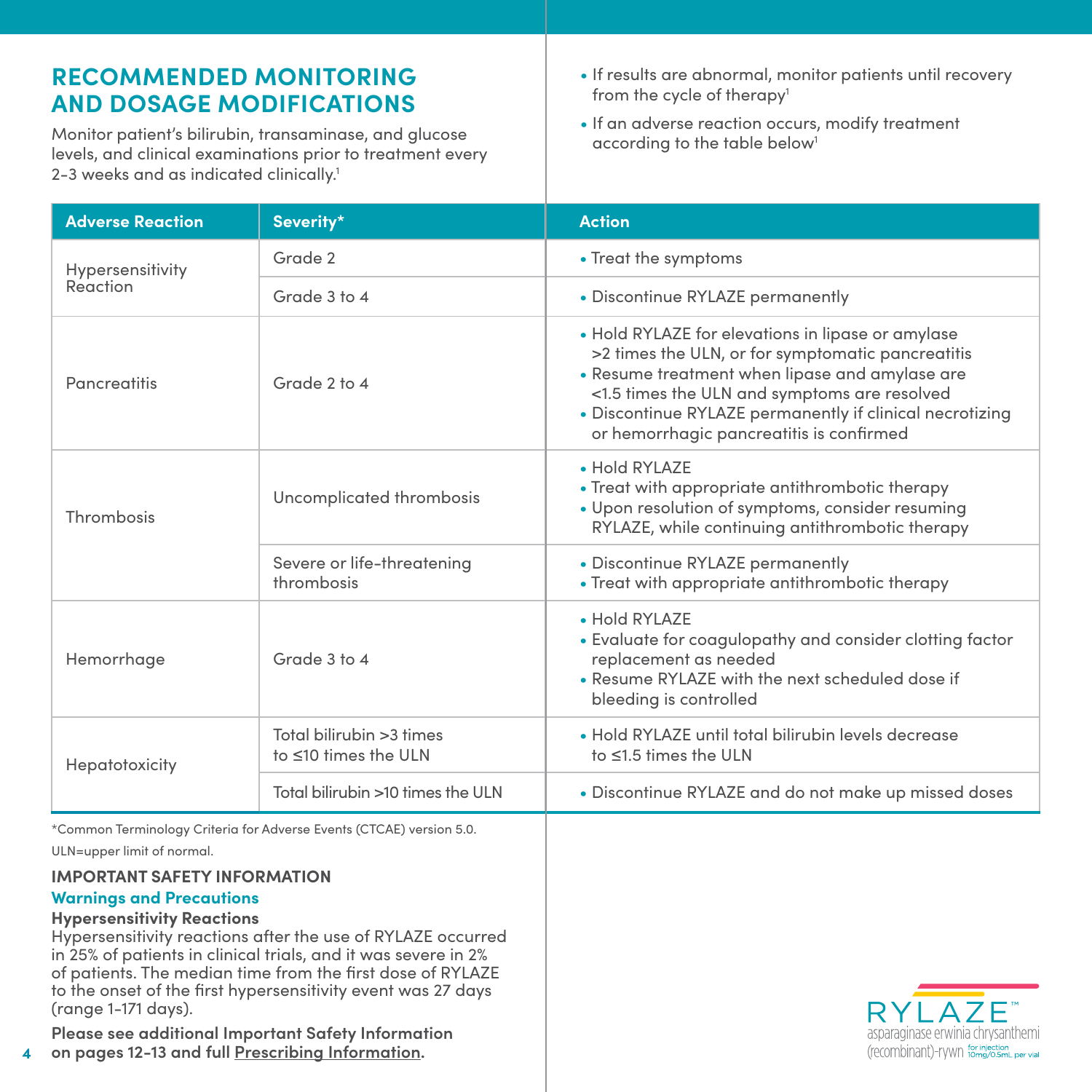### **ED HOW TO CALCULATE DOSE VOLUME**

#### **To calculate for dose volume:**

- Each **single-dose vial** of RYLAZE contains 10 mg/0.5 mL1
- Use the chart to determine the injection volume based on patient's body surface area (BSA)<sup>1</sup>
	- Calculate the total volume of RYLAZE solution required for each dose:

Volume BSA (mL) Dose (25 mg/m2 )  $(m<sup>2</sup>)$ Concentration  $(20 \text{ mg/mL})$ 

- Injection volume should be rounded based on institutional standard of care
- It is solely the responsibility of the treating healthcare professional and/or institution to determine the appropriate dosage for each patient and to appropriately account for any unused drug or wastage in accordance with any applicable law, regulation, or policy
- Healthcare professionals should calculate all doses before administration. This vial usage chart is merely a guide and is not a substitute for, nor intended to influence, the independent judgment of healthcare professionals. Neither Jazz Pharmaceuticals nor its contractors accept any responsibility for the applicability of the information provided to any particular clinical situation or for any actions or decisions taken in calculating or administering the dose

### **VIAL DOSAGE SCHEDULE**

| $BSA(m^2)$ | <b>Injection volume</b><br>based on BSA, mL | <b>Number of vials</b><br>per 25 mg/m <sup>2</sup> dose |
|------------|---------------------------------------------|---------------------------------------------------------|
| 0.4        | 0.5                                         | $\mathbf{1}$                                            |
| 0.5        | 0.63                                        | $\overline{2}$                                          |
| 0.6        | 0.75                                        | $\overline{2}$                                          |
| 0.7        | 0.88                                        | $\overline{2}$                                          |
| 0.8        | 1                                           | $\overline{2}$                                          |
| 0.9        | 1.13                                        | 3                                                       |
| 1.0        | 1.25                                        | 3                                                       |
| 1.1        | 1.38                                        | 3                                                       |
| 1.2        | 1.5                                         | 3                                                       |
| 1.3        | 1.63                                        | $\overline{4}$                                          |
| 1.4        | 1.75                                        | $\overline{4}$                                          |
| 1.5        | 1.88                                        | $\overline{4}$                                          |
| 1.6        | $\overline{2}$                              | $\overline{4}$                                          |
| 1.7        | 2.13                                        | 5                                                       |
| 1.8        | 2.25                                        | 5                                                       |
| 1.9        | 2.38                                        | 5                                                       |
| 2.0        | 2.5                                         | 5                                                       |
| 2.1        | 2.63                                        | 6                                                       |
| 2.2        | 2.75                                        | 6                                                       |
| 2.3        | 2.88                                        | 6                                                       |
| 2.4        | 3                                           | 6                                                       |

#### **IMPORTANT SAFETY INFORMATION Warnings and Precautions (continued)**

#### **Hypersensitivity Reactions**

**6**

The most commonly observed reaction was rash (17%), and no patient experienced a severe rash. The median time from the first dose to the first onset of rash was 33.5 days (range 1-127 days).

**Please see additional Important Safety Information on pages 12-13 and full [Prescribing Information](https://pp.jazzpharma.com/pi/rylaze.en.USPI.pdf).**

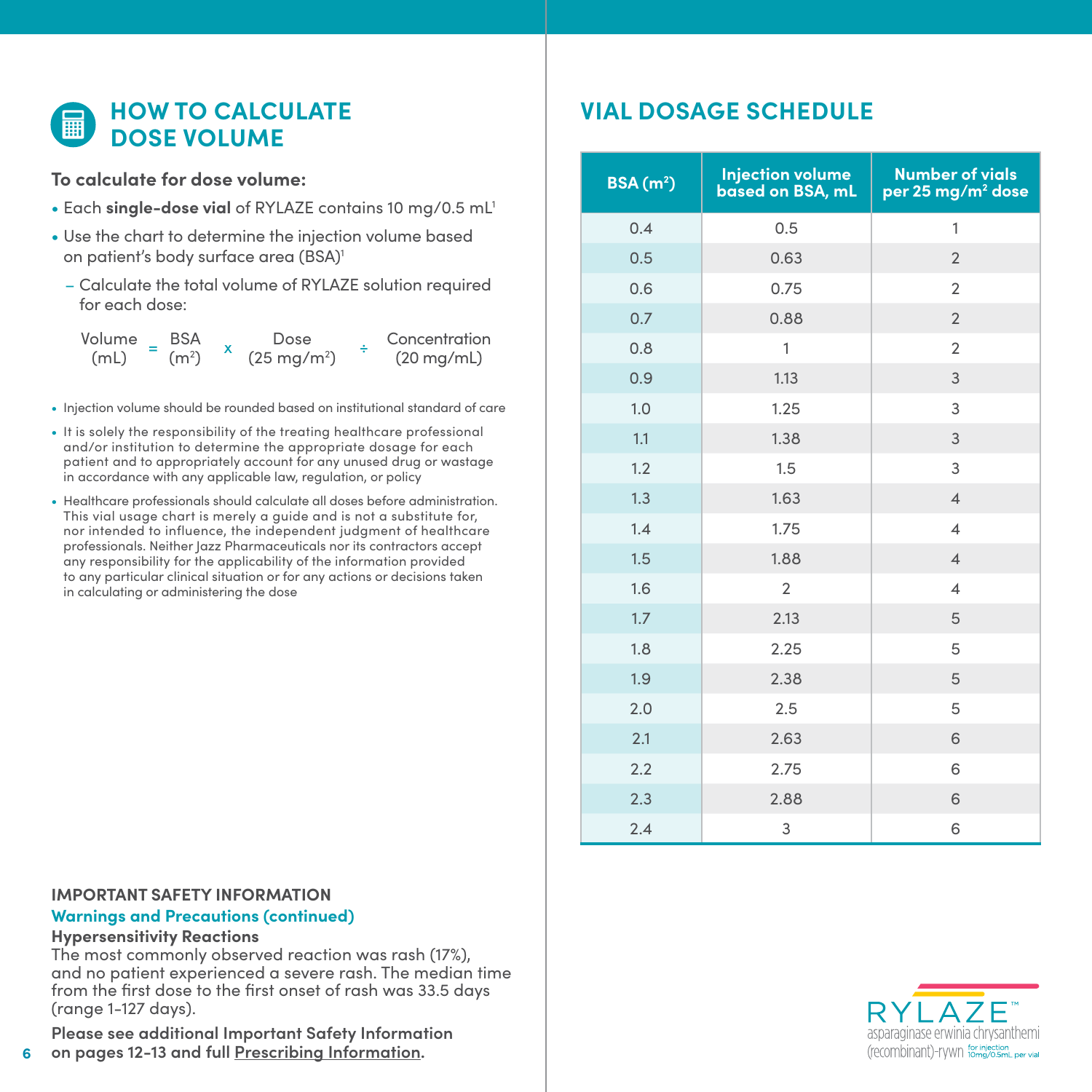### **RYLAZE ORDERING INFORMATION**

### **Specialty Distribution Partners**

RYLAZE is available for purchase from the authorized Specialty Distributors listed below. Verify that your facility has an account with their Specialty Distributor before ordering. If not, they should contact their Specialty Distributor. The facility should also contact their Specialty Distributor with questions regarding product returns.

### **AmerisourceBergen**

#### **ASD Healthcare**

#### **RYLAZE Item #: 10259717**

**Online:** https://www.asdhealthcare.com **Phone:** 1-800-746-6273 **Fax:** 1-800-547-9413 **Email:** asd.customerservice@asdhealthcare.com

- Orders can be placed Monday-Thursday, 7:00 am-6:30 pm CT; Friday, 7 am-6 pm CT
- For emergency orders after hours of service, call 1-800-746-6273

### **Oncology Supply**

#### **RYLAZE Item #: 10259764**

**Online:** https://www.oncologysupply.com **Phone:** 1-800-633-7555 **Fax:** 1-800-248-8205 **Email:** custserv@oncologysupply.com

- Orders can be placed Monday-Friday, 9 am-8 pm CT
- Orders placed after hours via Oncology Supply's email address are processed the next business day

## **Cardinal Health**

#### **Cardinal Specialty Pharmaceutical Distribution**

#### **RYLAZE Item #: 5731948**

**Online: Order Express** https://orderexpress.cardinalhealth.com

**Specialty Online**

https://specialtyonline.cardinalhealth.com

**Phone:** 1-877-453-3972

**Fax:** 1-877-274-9897

**Email:** SPDOncologyTeam@cardinalhealth.com

- Orders can be placed Monday-Friday, 8 am-7 pm CT
- For emergency orders after hours of service, call 1-877-453-3972

### **McKesson Specialty Health**

#### **McKesson Plasma and Biologics**

#### **RYLAZE Item #: 2338747**

**Online:** https://connect.mckesson.com **Phone:** 1-877-625-2566 **Fax:** 1-888-752-7626 **Email:** MPBOrders@mckesson.com

- Orders can be placed Monday-Friday, 9:00 am-7:30 pm ET
- Email for all other information requests: MPB@mckesson.com
- For emergency orders after hours of service, call 1-877-625-2566



#### **IMPORTANT SAFETY INFORMATION**

#### **Warnings and Precautions (continued)**

#### **Hypersensitivity Reactions**

Hypersensitivity reactions observed with L-asparaginase class products include angioedema, urticaria, lip swelling, eye swelling, rash or erythema, blood pressure decreased, bronchospasm, dyspnea, and pruritus.

**Please see additional Important Safety Information** 

**8 on pages 12-13 and full [Prescribing Information.](https://pp.jazzpharma.com/pi/rylaze.en.USPI.pdf)**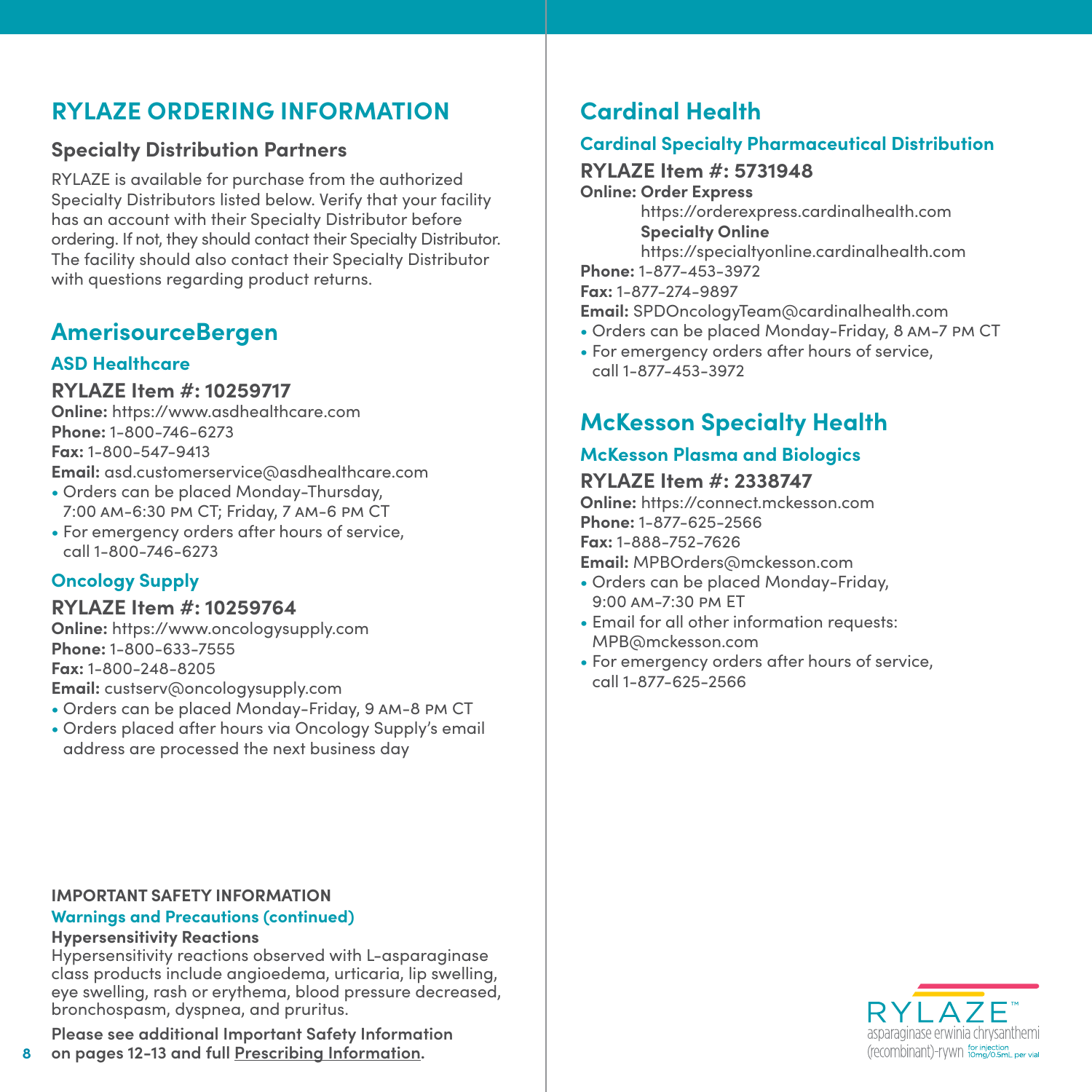### **RYLAZE CODING INFORMATION**

| Miscellaneous J-codes |       |       |  |  |
|-----------------------|-------|-------|--|--|
| 3490                  | 13590 | 19999 |  |  |

Product J-code to come in 2022.

| <b>NDC</b>   |               |                   |  |  |  |
|--------------|---------------|-------------------|--|--|--|
| 10-digit     | 11-digit      | Carton containing |  |  |  |
| 68727-900-03 | 68727-0900-03 | 3 vigls of RYLAZE |  |  |  |

Payers may require a 10-digit or 11-digit NDC. Both are provided for your convenience. These are sample codes based on publicly available information and are informational only and not a guarantee or promise of coverage. Appropriate codes can vary by patient, setting of care, and payer. Correct coding is the responsibility of the provider submitting the claim for the item or service. Please check with the payer to verify codes and special billing requirements.



NDC=National Drug Code.

#### **IMPORTANT SAFETY INFORMATION**

#### **Warnings and Precautions (continued)**

#### **Hypersensitivity Reactions**

Because of the risk of serious allergic reactions (e.g., lifethreatening anaphylaxis), administer RYLAZE in a setting with resuscitation equipment and other agents necessary to treat anaphylaxis (e.g., epinephrine, oxygen, intravenous steroids, antihistamines). Discontinue RYLAZE in patients with serious hypersensitivity reactions.

**10 Please see additional Important Safety Information on pages 12-13 and full [Prescribing Information](https://pp.jazzpharma.com/pi/rylaze.en.USPI.pdf).**

### **PATIENT SUPPORT SERVICES**

**JazzCares® supports healthcare providers and office staff**  with coverage and reimbursement support<sup>a</sup> so appropriate **patients can get access to RYLAZE and reduce their out-of-pocket costs.b**



#### **JazzCares**

Assists you with benefits investigations, prior authorizations and appeals,<sup>a</sup> and referrals to other financial assistance options for eligible patients



#### **Savings Card**

Eligible, commercially insured patients can pay as little as \$10 for their RYLAZE medication, subject to an annual maximum (restrictions apply) $\alpha$ 



#### **Free Drug Program**

Uninsured or underinsured patients who meet certain financial criteria may be eligible to receive RYLAZE at no cost<sup>b</sup>

**Learn more about JazzCares support offerings by calling 1-833-533-JAZZ (5299) Monday–Friday, 8 am–8 pm ET, or visiting jazzcares.com/hcp/rylaze.**

<sup>a</sup>Insurance coverage and plans may vary. JazzCares provides general information only and is not a guarantee of any coverage or reimbursement outcome. All treatment decisions rest solely with the treating physician or qualified healthcare professional.

**bSubject to eligibility requirements and terms and conditions.** 

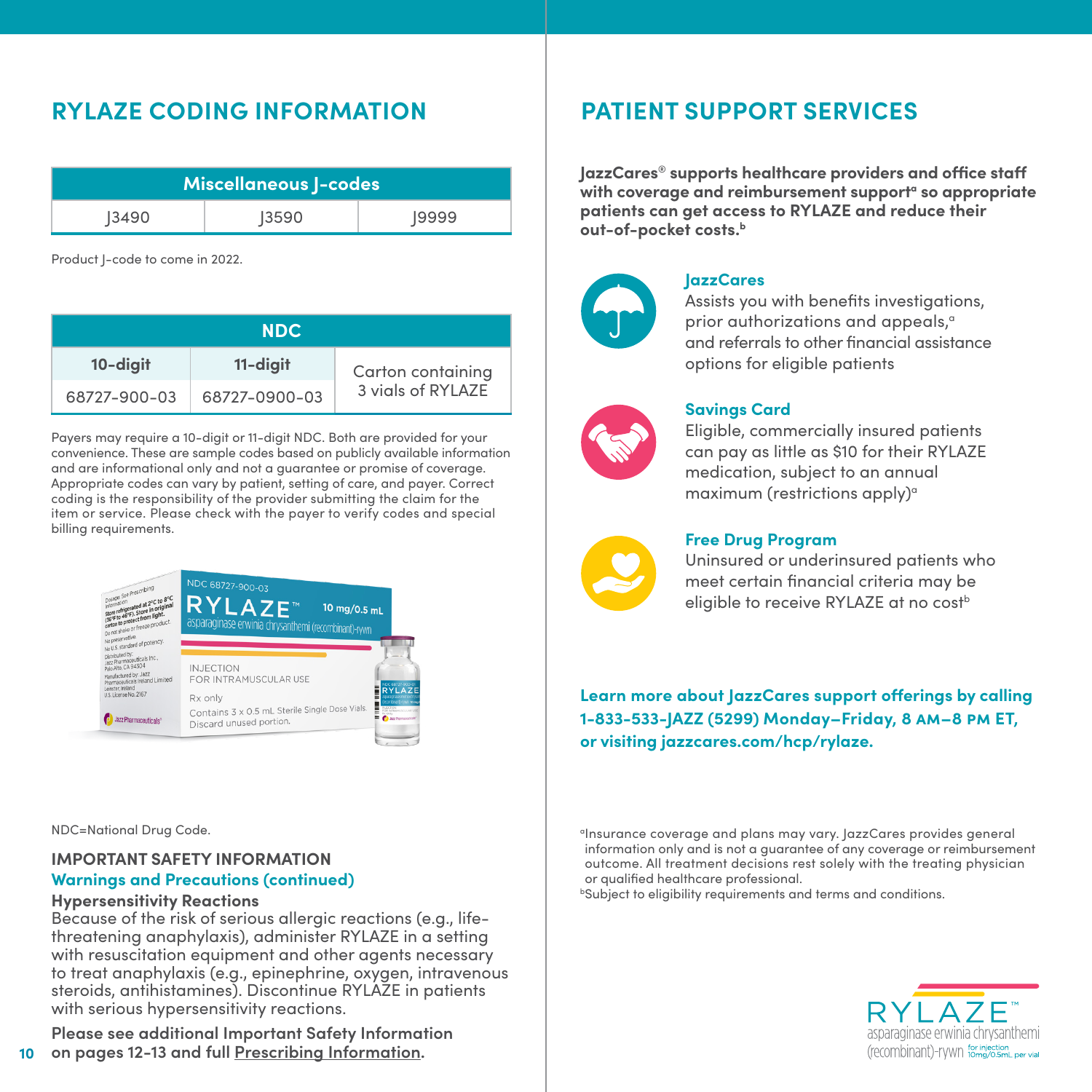### **IMPORTANT SAFETY INFORMATION**

#### **Contraindications**

RYLAZE is contraindicated in patients with a history of:

- Serious hypersensitivity reactions to *Erwinia asparaginase*, including anaphylaxis
- Serious pancreatitis during previous asparaginase therapy
- Serious thrombosis during previous asparaginase therapy
- Serious hemorrhagic events during previous asparaginase therapy

#### **Warnings and Precautions**

#### **Hypersensitivity Reactions**

Hypersensitivity reactions after the use of RYLAZE occurred in 25% of patients in clinical trials, and it was severe in 2% of patients. The median time from the first dose of RYLAZE to the onset of the first hypersensitivity event was 27 days (range 1-171 days). The most commonly observed reaction was rash (17%), and no patient experienced a severe rash. The median time from the first dose to the first onset of rash was 33.5 days (range 1-127 days).

Hypersensitivity reactions observed with L-asparaginase class products include angioedema, urticaria, lip swelling, eye swelling, rash or erythema, blood pressure decreased, bronchospasm, dyspnea, and pruritus.

Because of the risk of serious allergic reactions (e.g., lifethreatening anaphylaxis), administer RYLAZE in a setting with resuscitation equipment and other agents necessary to treat anaphylaxis (e.g., epinephrine, oxygen, intravenous steroids, antihistamines). Discontinue RYLAZE in patients with serious hypersensitivity reactions.

#### **Pancreatitis**

Pancreatitis was reported in 14% of patients in clinical trials of RYLAZE and was severe in 6%. Clinical pancreatitis occurred in 5% of patients, and it was severe in 4% of patients. Elevated amylase or lipase without clinical diagnosis of pancreatitis was observed in 9% of patients, and it was severe in 2% of patients treated with RYLAZE. Hemorrhagic or necrotizing pancreatitis have been reported with L-asparaginase class products.

Inform patients of the signs and symptoms of pancreatitis, which, if left untreated, could be fatal. Evaluate patients with symptoms compatible with pancreatitis to establish a diagnosis. Assess serum amylase and lipase levels in patients with any signs or symptoms of pancreatitis. Discontinue RYLAZE in patients with severe or hemorrhagic pancreatitis. In the case of mild pancreatitis, withhold RYLAZE until the signs and symptoms subside and amylase and/or lipase levels return to 1.5 times the ULN. After resolution of mild pancreatitis, treatment with RYLAZE may be resumed.

#### **Thrombosis**

Serious thrombotic events, including sagittal sinus thrombosis and pulmonary embolism, have been reported following treatment with L-asparaginase class products. Discontinue

RYLAZE for a thrombotic event, and administer appropriate antithrombotic therapy. Consider resumption of treatment with RYLAZE only if the patient had an uncomplicated thrombosis.

#### **Hemorrhage**

Bleeding was reported in 17% of patients treated with RYLAZE, and it was severe in 1%. Most commonly observed reactions were bruising (8%) (contusion, increased tendency to bruise and injection site bruising) and nose bleeding (6%), which was severe in 1% of patients. Other observed bleeding reactions included hematuria (2%), disseminated intravascular coagulopathy (1%), rectal bleeding (1%) and gingival bleeding (1%).

In patients treated with asparaginase class products, hemorrhage may be associated with increased prothrombin time (PT), increased partial thromboplastin time (PTT), and hypofibrinogenemia. Consider appropriate replacement therapy in patients with severe or symptomatic coagulopathy.

#### **Hepatotoxicity**

Elevated bilirubin and/or transaminases occurred in 62% of patients treated with RYLAZE in clinical trials, and 12% had Grade ≥3 elevations.

Inform patients of the signs and symptoms of hepatotoxicity. Evaluate bilirubin and transaminases prior to treatment every 2-3 weeks and as indicated clinically during treatment with RYLAZE. In the event of serious liver toxicity, discontinue treatment with RYLAZE and provide supportive care.

#### **Adverse Reactions**

Serious adverse reactions occurred in 55% of patients who received RYLAZE. The most frequent serious adverse reactions (in ≥5% of patients) were febrile neutropenia, dehydration, pyrexia, stomatitis, diarrhea, drug hypersensitivity, infection, nausea, and viral infection.

The most common adverse reactions (incidence >20%) with RYLAZE are abnormal liver test (70%), nausea (46%), musculoskeletal pain (39%), fatigue (36%), infection (30%), headache (30%), pyrexia (27%), drug hypersensitivity (24%), febrile neutropenia (24%), decreased appetite (21%), stomatitis (21%), bleeding (21%), and hyperglycemia (21%).

#### **Use in Specific Populations**

#### **Pregnancy and Lactation**

RYLAZE can cause fetal harm when administered to a pregnant woman. Advise females of reproductive potential to use effective non-hormonal contraceptive methods during treatment with RYLAZE and for 3 months after the last dose. Advise women not to breastfeed during treatment with RYLAZE and for 1 week after the last dose.

**Please see Important Safety Information on this page and full [Prescribing Information](https://pp.jazzpharma.com/pi/rylaze.en.USPI.pdf).**